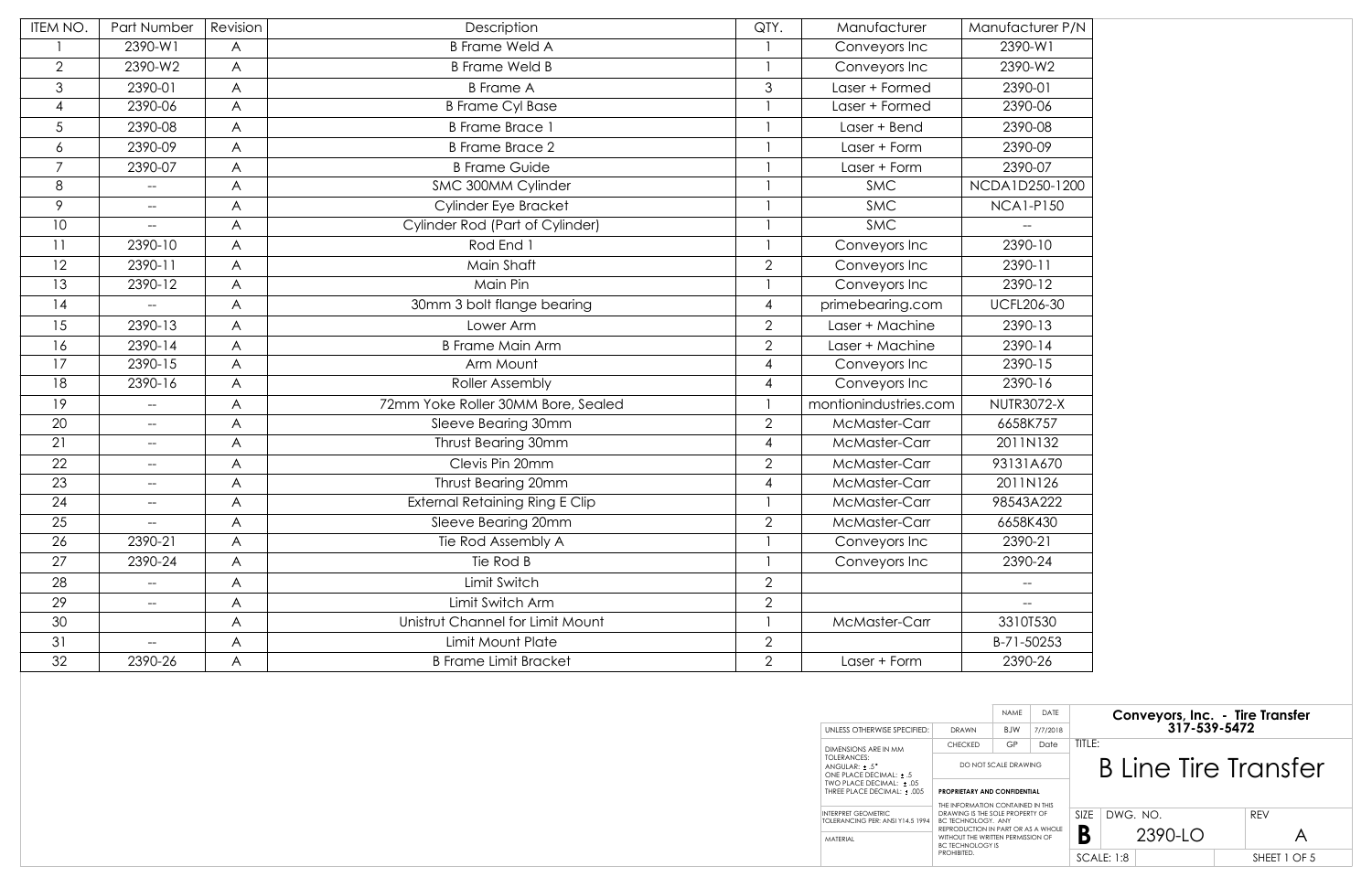

|                                                                                                                                                                                                     | <b>NAME</b>          | DATE |                             |  |          | Conveyors, Inc. - Tire Transfer |            |  |  |  |
|-----------------------------------------------------------------------------------------------------------------------------------------------------------------------------------------------------|----------------------|------|-----------------------------|--|----------|---------------------------------|------------|--|--|--|
| <b>BJW</b><br>AWN<br>7/7/2018                                                                                                                                                                       |                      |      | 317-539-5472                |  |          |                                 |            |  |  |  |
| <b>CKFD</b>                                                                                                                                                                                         | GP                   | Date | TITLE:                      |  |          |                                 |            |  |  |  |
|                                                                                                                                                                                                     | DO NOT SCALE DRAWING |      | <b>B Line Tire Transfer</b> |  |          |                                 |            |  |  |  |
| <b>ETARY AND CONFIDENTIAL</b><br>ORMATION CONTAINED IN THIS<br>NG IS THE SOLE PROPERTY OF<br>HNOLOGY. ANY<br>DUCTION IN PART OR AS A WHOLE<br>JT THE WRITTEN PERMISSION OF<br>HNOI OGY IS<br>SITED. |                      |      |                             |  |          |                                 |            |  |  |  |
|                                                                                                                                                                                                     |                      |      | SI <sub>7</sub> F           |  | DWG. NO. |                                 | <b>RFV</b> |  |  |  |
|                                                                                                                                                                                                     |                      |      | B<br>2390-LO                |  |          |                                 |            |  |  |  |
|                                                                                                                                                                                                     |                      |      | <b>SCALE: 1:8</b>           |  |          | SHEET 2 OF 5                    |            |  |  |  |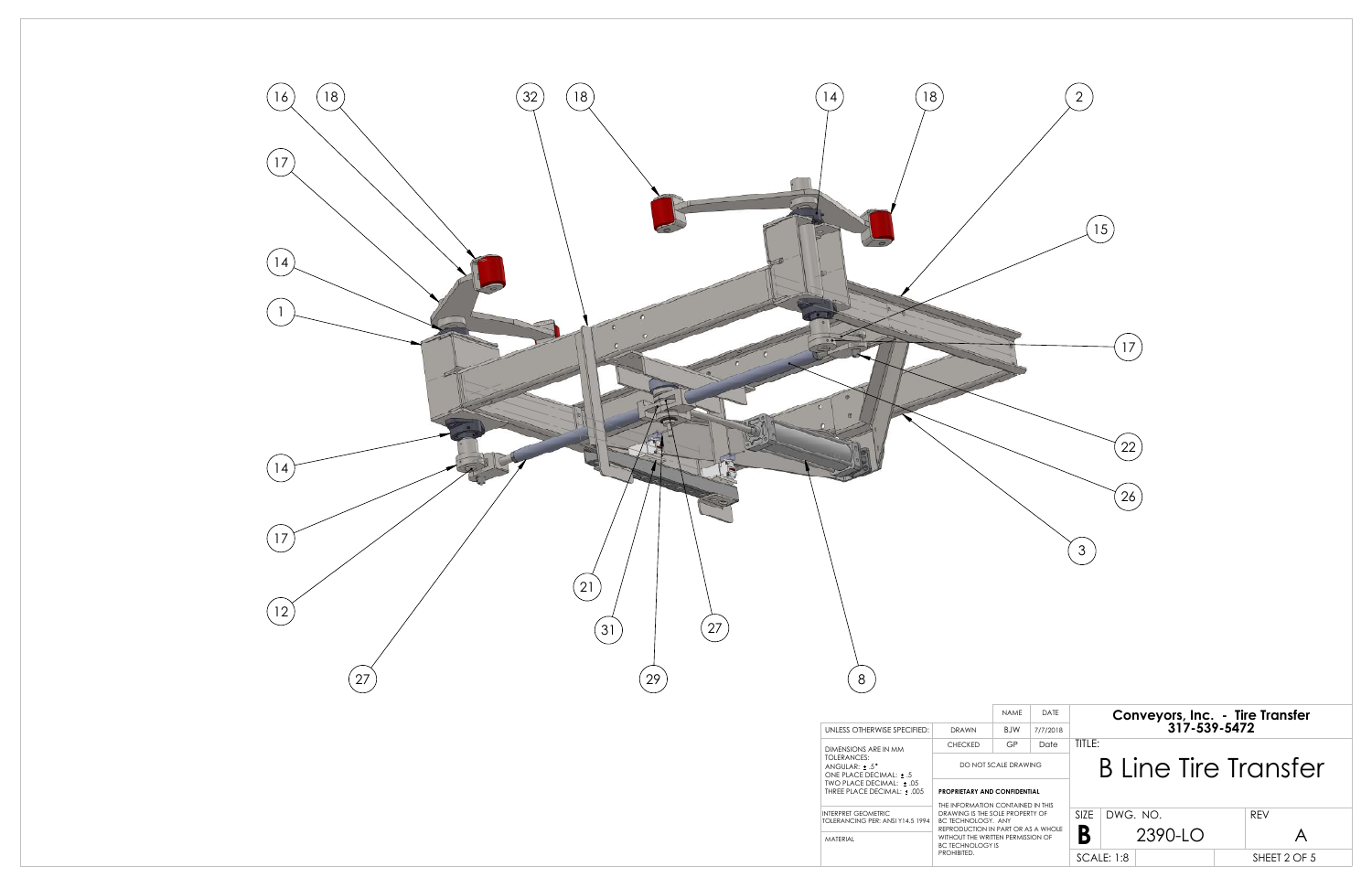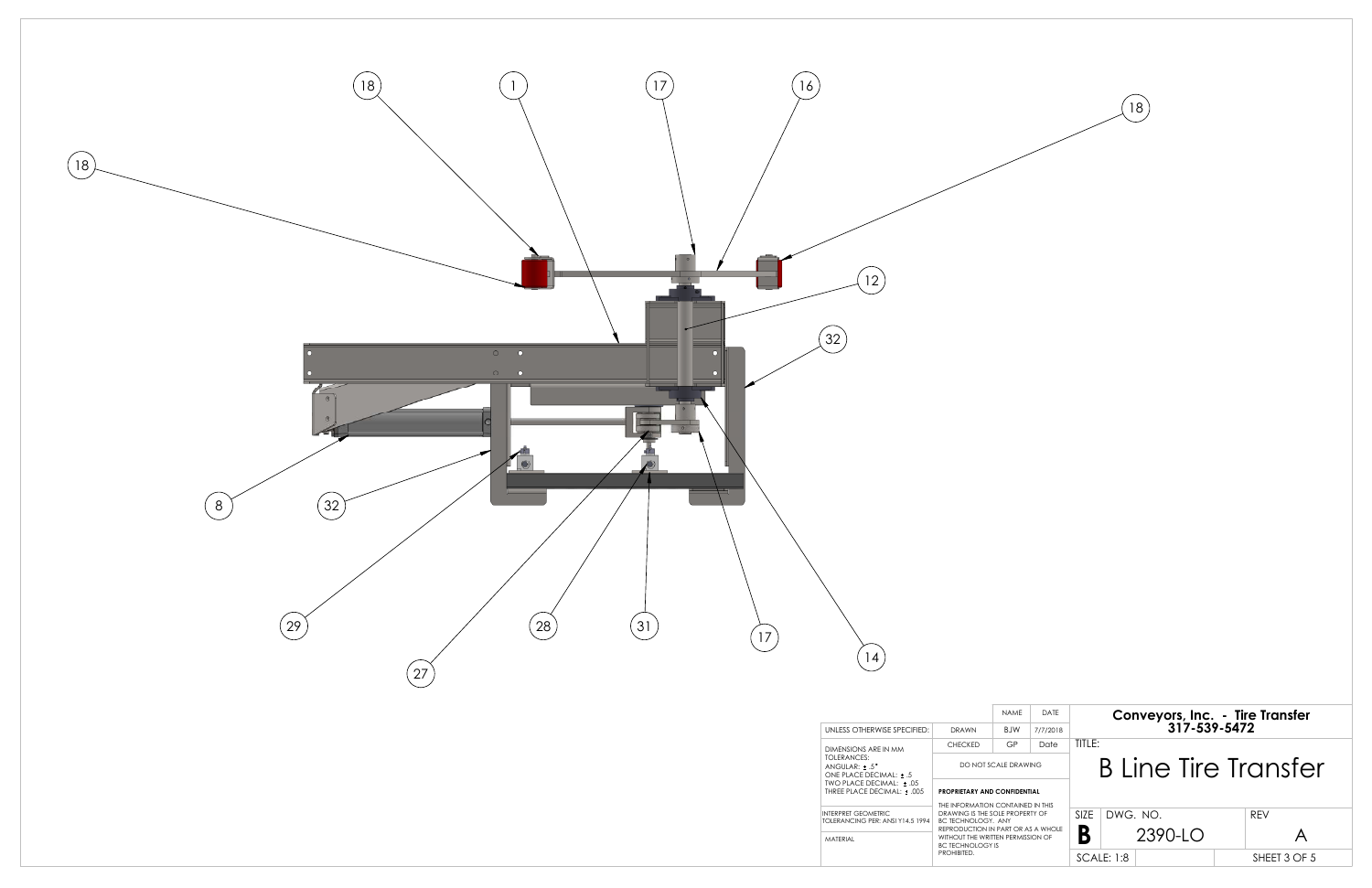

| $\overline{c}$                                                                                                                                                    |            |                                                                   |           |            |         |            |   |                                                                                                |
|-------------------------------------------------------------------------------------------------------------------------------------------------------------------|------------|-------------------------------------------------------------------|-----------|------------|---------|------------|---|------------------------------------------------------------------------------------------------|
|                                                                                                                                                                   |            |                                                                   | 14        |            |         |            |   |                                                                                                |
|                                                                                                                                                                   |            |                                                                   |           |            |         |            |   |                                                                                                |
| NAME<br>BJW                                                                                                                                                       | 17<br>DAIE |                                                                   | 15        |            |         |            |   |                                                                                                |
| GP                                                                                                                                                                | Date       | TITLE:                                                            |           |            |         |            |   |                                                                                                |
| ORMATION CONTAINED IN THIS<br>NG IS THE SOLE PROPERTY OF<br>HNOLOGY. ANY<br>DUCTION IN PART OR AS A WHOLE<br>JT THE WRITTEN PERMISSION OF<br>HNOLOGY IS<br>SITED. |            |                                                                   | DWG. NO.  |            |         | <b>REV</b> | A |                                                                                                |
|                                                                                                                                                                   |            | 7/7/2018<br>DO NOT SCALE DRAWING<br><b>ETARY AND CONFIDENTIAL</b> | SIZE<br>Β | SCALE: 1:8 | 2390-LO |            |   | Conveyors, Inc. - Tire Transfer<br>317-539-5472<br><b>B Line Tire Transfer</b><br>SHEET 4 OF 5 |